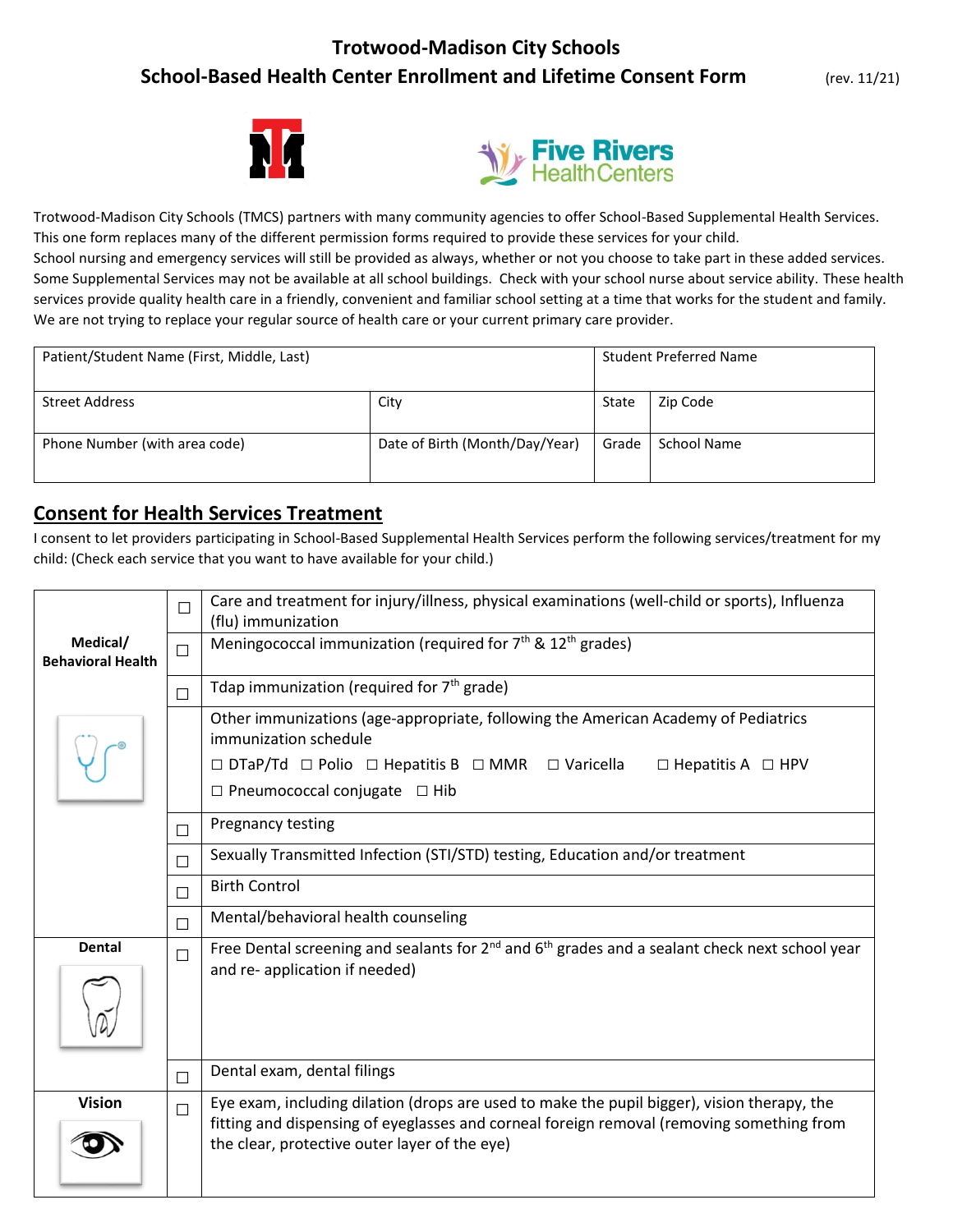By signing this Consent for Health Services Treatment, I agree to the terms and conditions regarding Authorization to Release Information and Assignment of Insurance Benefits as explained in this consent form. I also acknowledge that I have received information about how to receive Notice of Privacy Practices as explained in this consent. I also have received and understand available services as described in the School-Based Supplemental Health Services Information for Parents & Students handout which is available on the and Five Rivers Health Centers (FRHC) website.

I understand that I will be notified of any services my child receives, as well as any abnormal findings and/or further treatment recommendations. I also understand I should contact the school nurse if I have questions about any necessary follow-up care or instructions. For services provided by the Health Centers, I understand I should call the phone number listed on the After Visit Summary which was sent home with my child. I understand this consent will remain valid as long as the child remains a student within Trotwood-Madison Schools unless revoked by me. **I may revoke this consent for treatment at any time by requesting in writing that School-Based Supplemental Health Services remove my child from services.** I have received this handout, School-Based Supplemental Health Services Information for Parents and Students, which includes the agencies providing services, and I understand the services available. It is my responsibility to notify the school nurse of all updates or changes to my child's health condition(s), immunization records, medications or insurance coverage.

| Person completing form (print): | Date:                  |
|---------------------------------|------------------------|
| Signature:                      | Relationship to Child: |

**\_\_\_\_\_\_\_\_\_\_\_\_\_\_\_\_\_\_\_\_\_\_\_\_\_\_\_\_\_\_\_\_\_\_\_\_\_\_\_\_\_\_\_\_\_\_\_\_\_\_\_\_\_\_\_\_\_\_\_\_\_\_\_\_\_\_\_\_\_\_\_\_\_\_\_\_\_\_\_\_\_\_\_\_\_\_\_\_\_\_\_\_\_\_\_\_\_\_\_\_\_\_\_\_\_\_\_\_\_\_\_\_\_\_\_\_\_\_\_\_\_\_\_\_\_\_\_\_\_\_\_\_\_\_**

## **Health Insurance Information**

Please circle which insurance carrier shown below covers your child. Some School Based Supplemental Health Services are provided at no cost to families whether or not a student has insurance or the ability to pay. You may get a bill for some services if not covered by insurance.

## **Medicaid Managed Care Plans** (circle one below):









Managed Care ID# \_\_\_\_\_\_\_\_\_\_\_\_\_\_\_\_\_\_\_\_\_\_\_\_\_\_\_\_\_\_ Ohio Medicaid # \_\_\_\_\_\_\_\_\_\_\_\_\_\_\_\_\_\_\_\_\_\_\_\_\_\_\_\_\_

| <b>Patient information:</b>                |               |                               |  |  |  |  |  |  |
|--------------------------------------------|---------------|-------------------------------|--|--|--|--|--|--|
| Patient/Student Name (First, Middle, Last) |               | <b>Student Preferred Name</b> |  |  |  |  |  |  |
|                                            |               |                               |  |  |  |  |  |  |
| Social Security #                          | Date of Birth |                               |  |  |  |  |  |  |
|                                            |               |                               |  |  |  |  |  |  |

| Responsible party (Required for patients under 18 or whenever the guarantor is not the patient): |  |                   |      |                      |               |  |              |
|--------------------------------------------------------------------------------------------------|--|-------------------|------|----------------------|---------------|--|--------------|
| Name (First, Middle, Last)                                                                       |  | Social Security # |      |                      | Date of Birth |  | Relationship |
|                                                                                                  |  |                   |      |                      |               |  |              |
| Billing Address of Patient or Responsible Party                                                  |  | Apt.#             | City |                      | State         |  | Zip          |
|                                                                                                  |  |                   |      |                      |               |  |              |
| Home Phone                                                                                       |  | Alternate Phone   |      | <b>Family Friend</b> |               |  |              |
|                                                                                                  |  |                   |      |                      |               |  |              |
| <b>Email Address</b>                                                                             |  |                   |      |                      |               |  |              |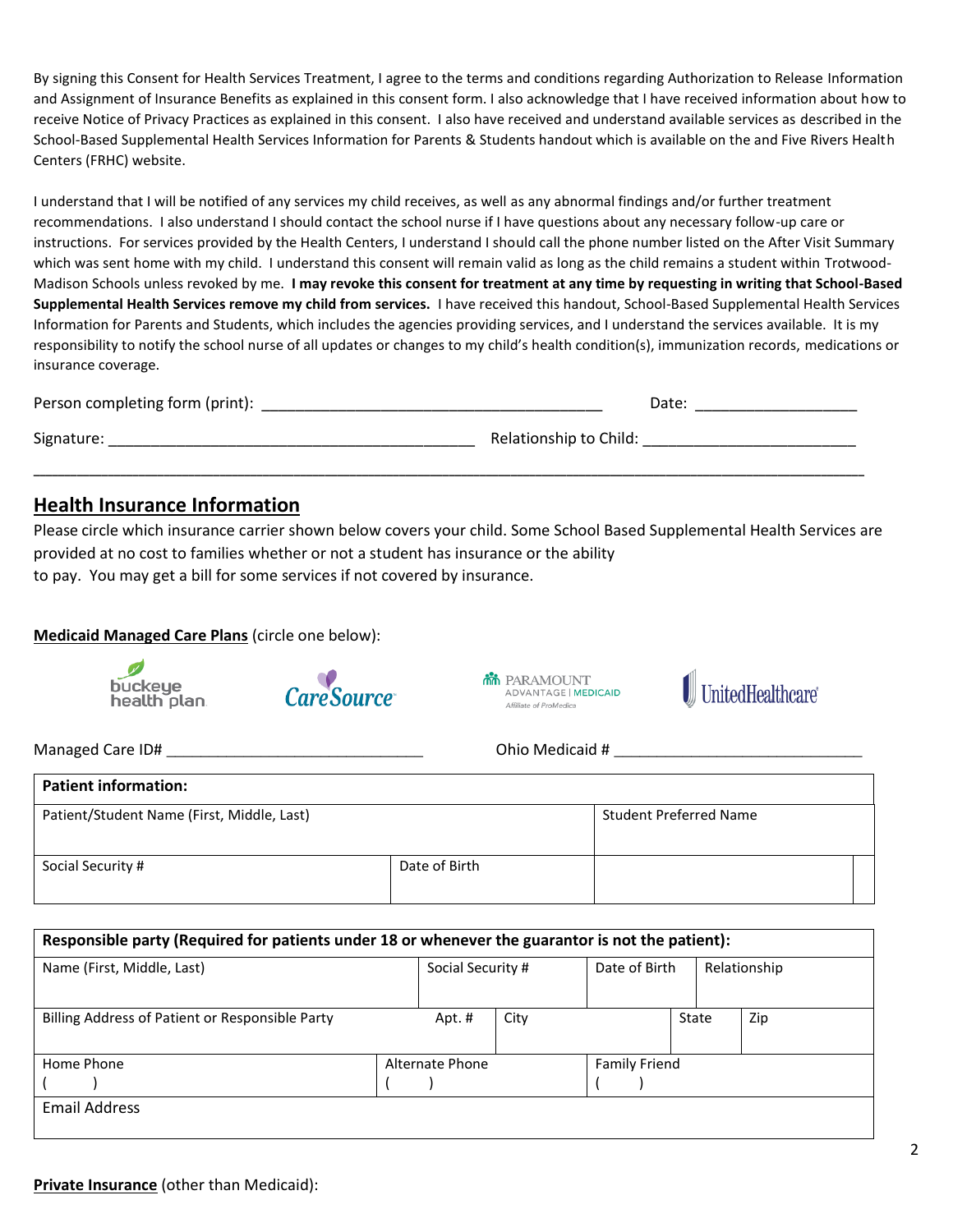|                                                                                                                                                                                                                                | Date of Birth __________________       | Effective Date _____________ |  |  |  |
|--------------------------------------------------------------------------------------------------------------------------------------------------------------------------------------------------------------------------------|----------------------------------------|------------------------------|--|--|--|
|                                                                                                                                                                                                                                |                                        |                              |  |  |  |
| <b>Secondary Insurance:</b>                                                                                                                                                                                                    |                                        |                              |  |  |  |
| Insurance Company and the company of the company of the company of the company of the company of the company of the company of the company of the company of the company of the company of the company of the company of the c | Policy Holder Name <b>Example 2018</b> |                              |  |  |  |
| Relationship to the Student Manuscript Control of the Student                                                                                                                                                                  | Date of Birth <b>Exercise 2018</b>     | <b>Effective Date</b>        |  |  |  |
|                                                                                                                                                                                                                                |                                        |                              |  |  |  |

#### **Five Rivers Health Centers is a Federally-Qualified Health Center.**

## **We are required to collect the incomes and other demographic information of our patient population. All information is confidential and we are only required to report numbers, not patient names.**

A family size is your immediate family who live in your home that you are legally responsible for and children you pay child support for that do not live in your home. We will ask you to update this information yearly.

#### **Please circle your family size and your family income on the chart below:**

| <b>Family</b><br>Size | Annual<br>Income Under | Annual<br><b>Income</b><br><b>Between</b> | Annual<br>Income<br><b>Between</b> | Annual<br><b>Income</b><br><b>Between</b> | Annual<br><b>Income</b><br><b>Between</b> |
|-----------------------|------------------------|-------------------------------------------|------------------------------------|-------------------------------------------|-------------------------------------------|
| 1                     | \$12,880               | \$12,881-\$16,100                         | \$16,101-\$19,320                  | \$19,321-\$22,540                         | \$22,541-\$25,760                         |
| 2                     | \$17,420               | \$17,421-\$21,775                         | \$21,776-\$26,130                  | \$26,131-\$30,485                         | \$30,486-\$34,840                         |
| 3                     | \$21,960               | \$21,961-\$27,450                         | \$27,451-\$32,940                  | \$32,941-\$38,430                         | \$38,431-\$43,920                         |
| 4                     | \$26,500               | \$26,501-\$33,125                         | \$33,126-\$39,750                  | \$39,751-\$46,375                         | \$46,376-\$53,000                         |
| 5                     | \$31,040               | \$31,041-\$38,800                         | \$38,801-\$46,560                  | \$46,561-\$54,320                         | \$54,321-\$62,080                         |
| 6                     | \$35,580               | \$35,581-\$44,475                         | \$43,476-\$53,370                  | \$53,371-\$62,265                         | \$62,266-\$71,160                         |
| 7                     | \$40,120               | \$40,121-\$50,150                         | \$50,151-\$60,180                  | \$60,181-\$70,210                         | \$70,211-\$80,240                         |
| 8                     | \$44,600               | \$44,601-\$55,750                         | \$55,751-\$66,900                  | \$66,901-\$78,050                         | \$78,051-\$89,200                         |

# **Student Demographic Information**

| <b>Sex:</b> $\Box$ Male $\Box$ Female $\Box$ Prefer to self-describe:                                                                                            |   |
|------------------------------------------------------------------------------------------------------------------------------------------------------------------|---|
| <b>Ethnicity:</b> Hispanic/Latino (check one) $\Box$ Yes $\Box$ No                                                                                               |   |
| Race: Please check all that apply for your child:                                                                                                                |   |
| $\Box$ Black or African American $\Box$ White<br>$\Box$ Native Hawaiian/Pacific Islander<br>$\square$ Asian                                                      |   |
| $\Box$ American Indian/Alaskan Native                                                                                                                            |   |
| <b>Student's Main Language</b> : $\square$ English $\square$ Spanish $\square$ Russian $\square$ Turkish $\square$ Kinyarwanda $\square$ French $\square$ Arabic |   |
| $\Box$ Other: $\Box$                                                                                                                                             | 3 |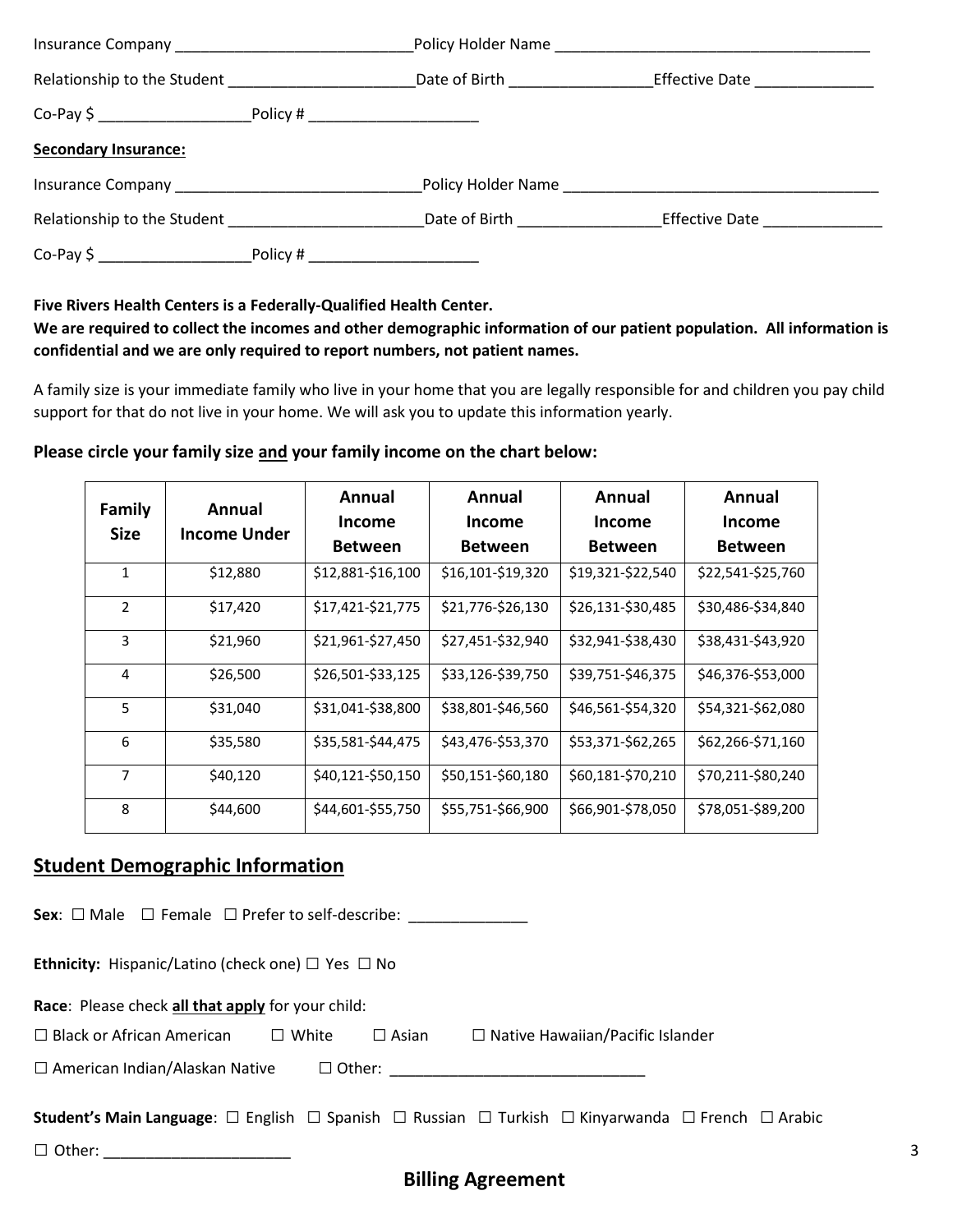#### **Health Insurance:**

I am aware that it is my responsibility as the patient to give a copy of my insurance information to Five Rivers Health Centers.

## **Self-Pay (Uninsured or Underinsured):**

I am aware that it is my responsibility to complete the Sliding Fee Application and return my proof of income within 30 days of my visit or I will be responsible for 100% of my bill.

## **Co-Pay/Nominal Fee:**

I am aware that my co-pay/nominal fee is my responsibility. I may pay cash, check or credit card.

#### **Statements:**

I am aware that I will only receive two (2) statements and one (1) past due statement (a total of 3 statements) before my account is sent out to an outside collection agency. I am aware if Five Rivers Health Centers receives returned mail because I have not supplied a correct/updated billing address, I may be sent to an outside collection agency.

## **Payment Arrangements:**

I am aware that if there is a balance due, I may set up a "Payment Arrangement" if I am unable to pay in full. I am also aware that if I do not set up a payment plan with Five Rivers Health Centers or I do not make my scheduled payments, I may be sent to an outside collection agency.

## **Collections:**

I am aware that if I am sent to an outside collection agency two (2) times that I may be discharged from the practice and I will no longer be able to receive services at FRHC.

## **Financial Authorization**

I authorize payment directly to FRHC and/or the physicians or their designees of the benefits herein specified and otherwise payable to me but not to exceed the regular charges. I understand I am responsible for all charges until the bills are paid in full and/or the balances of charges are not covered by insurance.

**My signature, or that of my authorized representative, indicates that I have read, understand and agree the above conditions and this consent for care at FRHC supersedes any other financial consent that may have been signed.**

**\_\_\_\_\_\_\_\_\_\_\_\_\_\_\_\_\_\_\_\_\_\_\_\_\_\_\_\_\_\_\_\_\_\_\_\_\_\_\_\_\_\_\_\_\_\_\_\_ \_\_\_\_\_\_\_\_\_\_\_\_\_\_\_\_\_\_\_\_\_\_\_\_\_\_\_\_\_\_\_\_\_\_\_\_\_\_\_**

**New Patient History**

Signature of Patient or  $D$  Date Relationship to Student Legal Representative or Agent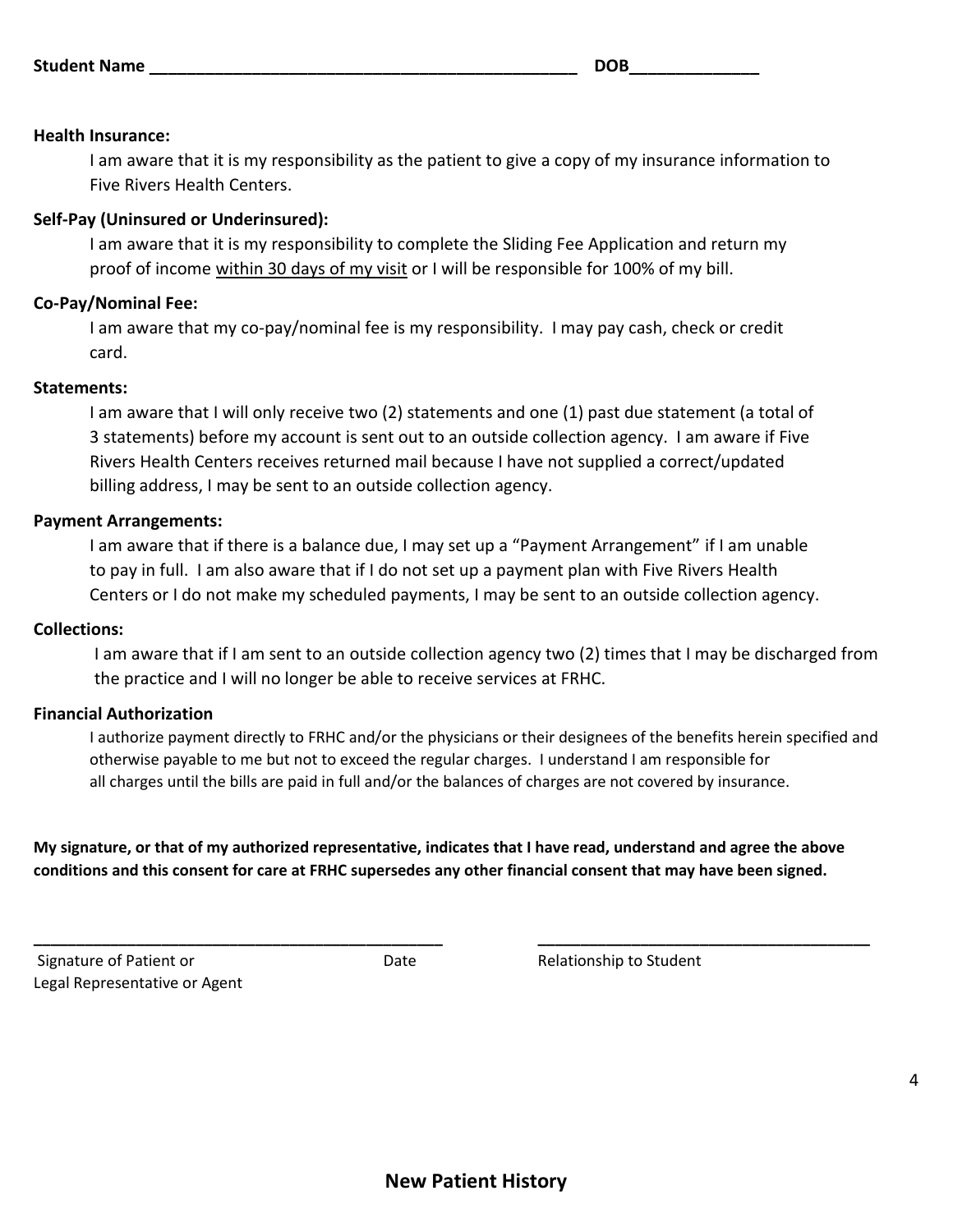#### **Student Name \_\_\_\_\_\_\_\_\_\_\_\_\_\_\_\_\_\_\_\_\_\_\_\_\_\_\_\_\_\_\_\_\_\_\_\_\_\_\_\_\_\_\_\_\_\_ DOB\_\_\_\_\_\_\_\_\_\_\_\_\_\_**

| Date of student's last physical or well-child exam                                  | $\Box$ My child has <b>not</b> had a physical or well-child exam in the past<br>12 months |
|-------------------------------------------------------------------------------------|-------------------------------------------------------------------------------------------|
| Primary Care Provider                                                               | <b>Provider Location</b>                                                                  |
| Other Provider                                                                      | <b>Other Provider Location</b>                                                            |
| Seen by other Provider(s) for                                                       |                                                                                           |
| Dentist                                                                             | <b>Dentist Location</b>                                                                   |
| <b>Preferred Pharmacy</b>                                                           | <b>Pharmacy Location</b>                                                                  |
| All Surgeries since birth                                                           |                                                                                           |
| Does your child have any allergies? $\Box$ Yes<br>$\Box$ No (If yes, explain below) |                                                                                           |

| Allergies                          |            |              | Describe Reaction:            |                                |
|------------------------------------|------------|--------------|-------------------------------|--------------------------------|
|                                    |            |              |                               |                                |
| Does anyone at home smoke or vape? | $\neg$ Yes | $\square$ No | Indoors? $\Box$ Yes $\Box$ No | Outdoors? $\Box$ Yes $\Box$ No |

## **Family History:**

Please list below all medical problems each family member has had.

| Mother:                  |  |
|--------------------------|--|
| Father:                  |  |
| Grandmother: circle one: |  |
| Dad side<br>Mom side     |  |
| Grandfather: circle one: |  |
| Mom side<br>Dad side     |  |
| Brother(s):              |  |
| Sister(s):               |  |

# **Medical Problems and Health Concerns** (Check "Yes" or "No" for each item and explain below if necessary)

| Chicken Pox disease (age            | $\Box$ Yes $\Box$ No      | History of Guillain-Barre Syndrome | $\Box$ Yes $\Box$ No    |
|-------------------------------------|---------------------------|------------------------------------|-------------------------|
| Surgery or admitted to the hospital | $\Box$ No<br>$\Box$ Yes   | Seizures (Epilepsy)                | $\Box$ Yes $\Box$ No    |
| in the last year                    |                           | Date of last seizure:              |                         |
| *Psychological or mood problem      | $\Box$ No<br>$\Box$ Yes   | *Brain or nervous system problem   | $\Box$ Yes<br>$\Box$ No |
| Development problems                | $\Box$ Yes $\Box$ No      | Asthma                             | $\Box$ Yes $\Box$ No    |
| Dizziness/fainting/passing out      | $\Box$ No<br>$\Box$ Yes   | <b>Cystic Fibrosis</b>             | $\Box$ Yes<br>$\Box$ No |
| <b>Heart Problem</b>                | $\Box$ No<br>$\Box$ Yes   | *Lung or breathing problem         | $\Box$ No<br>$\Box$ Yes |
| Sickle Cell Disease                 | $\Box$ No<br>$\Box$ Yes   | Liver Disease                      | $\Box$ Yes $\Box$ No    |
| *Immune system problem:             | $\Box$ No<br>$\Box$ Yes   | *GI or stomach problem             | $\Box$ No<br>$\Box$ Yes |
| *Clotting disorder                  | $\sqcap$ No<br>$\Box$ Yes | Kidney disease                     | $\Box$ No<br>$\Box$ Yes |
| *Blood disorder                     | $\sqcap$ No<br>$\Box$ Yes | *Bladder or urinary problem        | $\Box$ Yes<br>⊟ No      |
| Type 1 Diabetes                     | $\Box$ No<br>$\Box$ Yes   | Pregnant (girls only)              | ⊟ No<br>$\Box$ Yes      |
| Type 2 Diabetes                     | $\Box$ No<br>$\sqcap$ Yes | *Other problems/concerns           | $\Box$ Yes $\Box$ No    |
| Endocrine disorder                  | $\Box$ No<br>$\Box$ Yes   |                                    |                         |
|                                     |                           |                                    |                         |

*\*Please explain any above starred items*